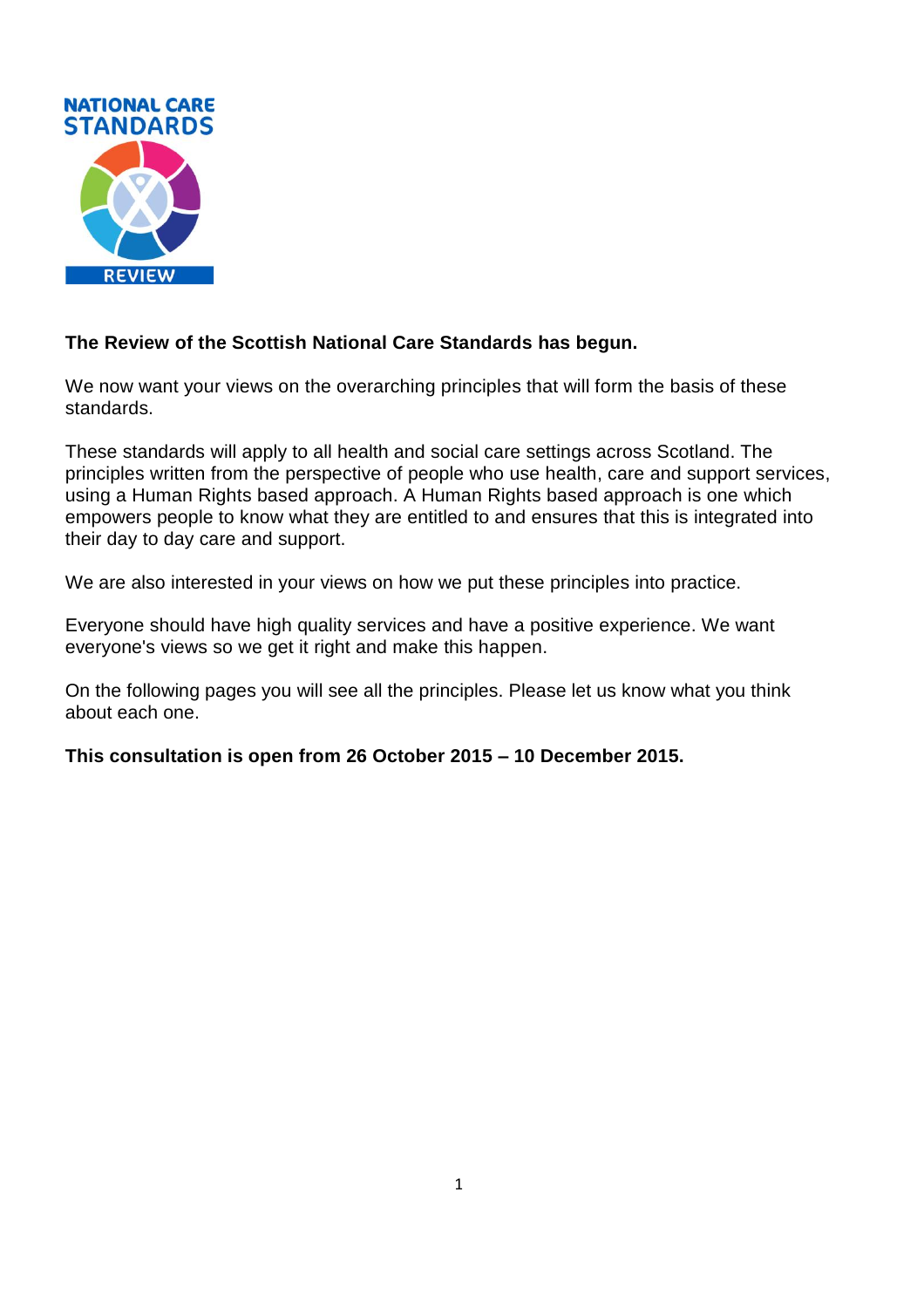### **I am:**

|              | A person who uses a service/s                                      |
|--------------|--------------------------------------------------------------------|
|              | A family member/carer                                              |
|              | Completing this on behalf of a person who uses services            |
|              | A member of the public                                             |
|              | A volunteer                                                        |
|              | Working in health, care or support services*                       |
| $\mathsf{X}$ | Representing a professional body*                                  |
|              | Working for an organisation that represents people using services* |
|              | Working for a commissioning service*                               |
|              | Working for scrutiny /regulation body*                             |
|              | A provider and/or organisation representing providers*             |
|              | Other*                                                             |

\* Please provide further information.

Social Work Scotland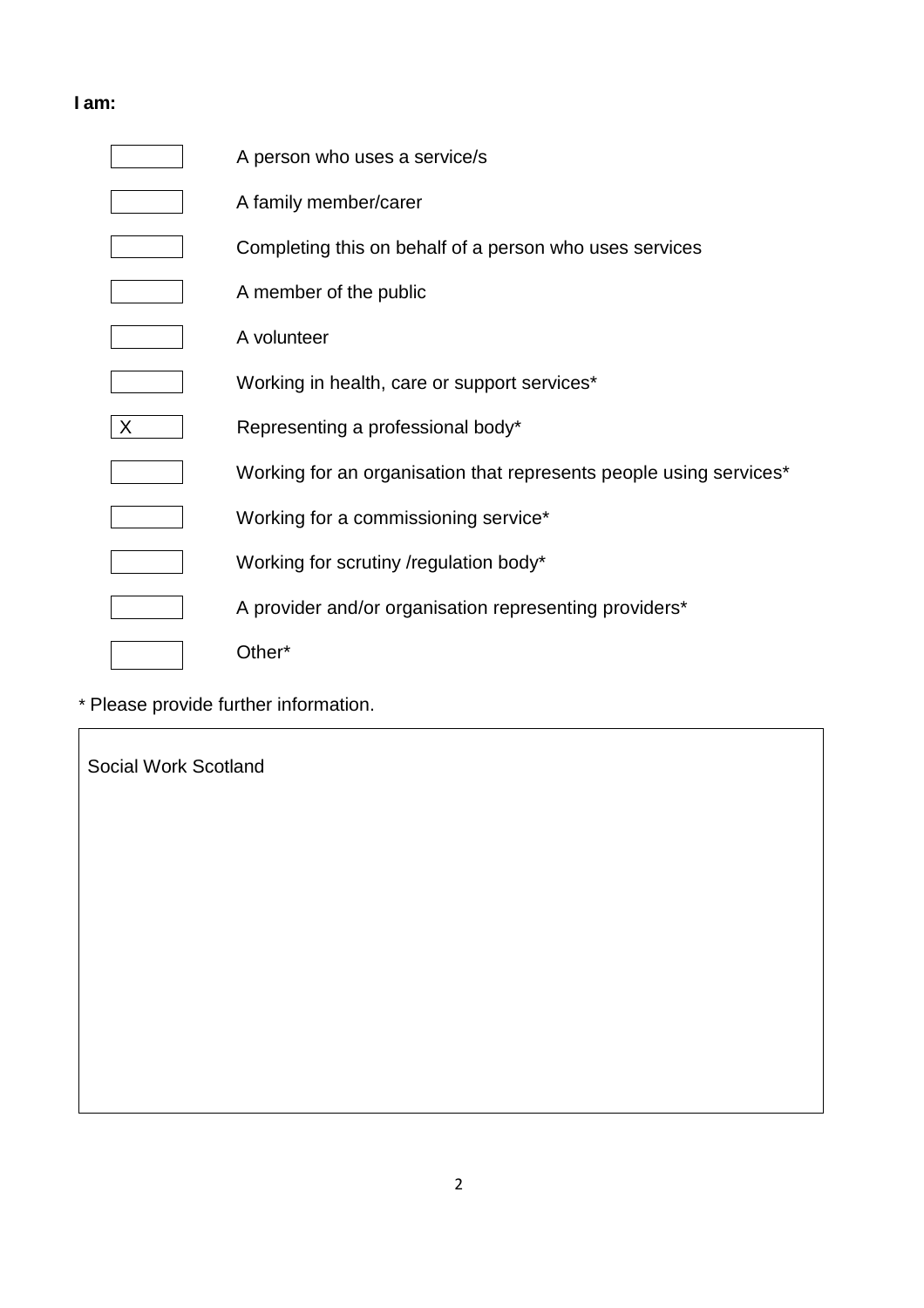**If this return was completed on behalf of more than one person – please provide the number of people who contributed to this response:**



#### **Are you happy for us to contact you again as part of this process?**

| Yes       |  |
|-----------|--|
| <b>No</b> |  |

#### **If yes, please provide your details below?**

**Name**:

Sophie Mills

### **Organisation (if applicable):**

Social Work Scotland

### **Job title (if applicable):**

Communications and Events Officer

#### **Contact details:**

Sophie.mills@socialworkscotland.org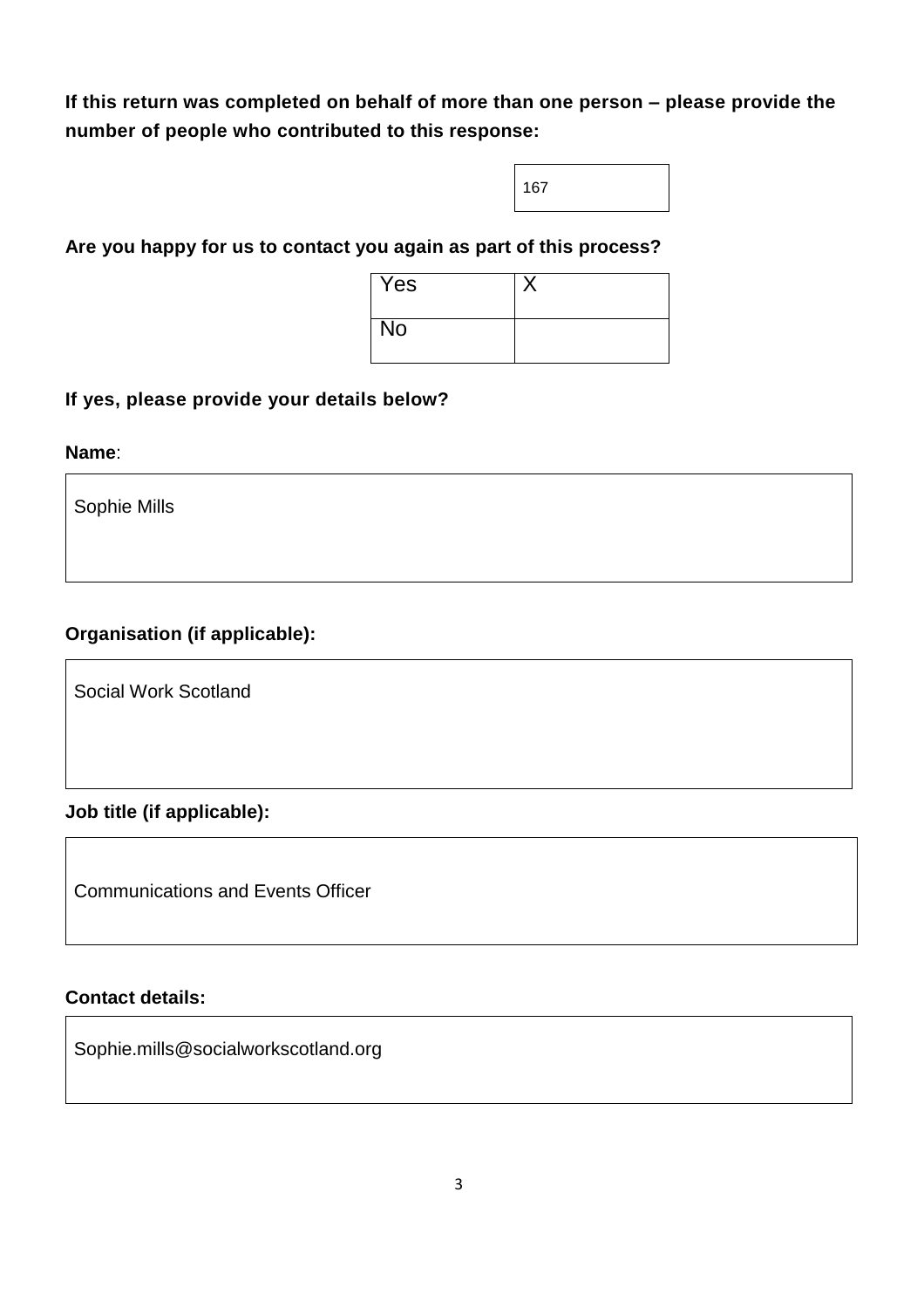# **I am entitled to be respected**

#### **This means:**

My opinions, privacy, beliefs, values and culture are respected.

I am treated with dignity.

#### **Thinking about this principle, do you:**

| <b>Strongly Agree</b>    | Χ |
|--------------------------|---|
| Agree                    |   |
| <b>Disagree</b>          |   |
| <b>Strongly Disagree</b> |   |

#### **Comments:**

This is a positive move that is about basic human dignity and one which Social Work Scotland supports.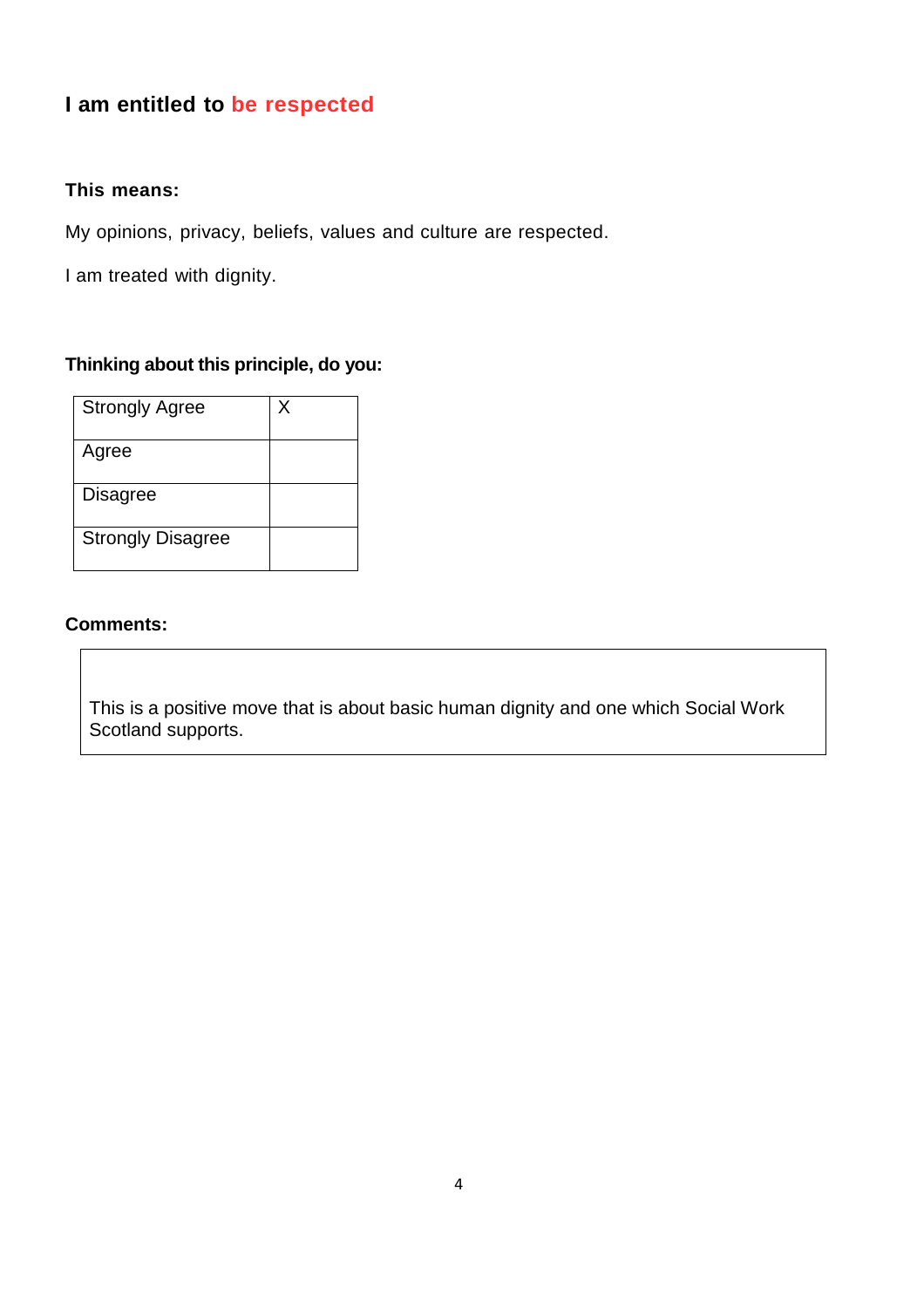## **I am entitled to compassion**

#### **This means:**

I experience warm, compassionate and nurturing care provided by people sensitive to my needs and wishes.

### **Thinking about this principle, do you:**

| <b>Strongly Agree</b>    |  |
|--------------------------|--|
| Agree                    |  |
| <b>Disagree</b>          |  |
| <b>Strongly Disagree</b> |  |

#### **Comments:**

We agree that 'compassion' should be included and this is in keeping with the findings of major review including Mid Staffordshire where were working in a culture which did not promote compassion or basic care standards.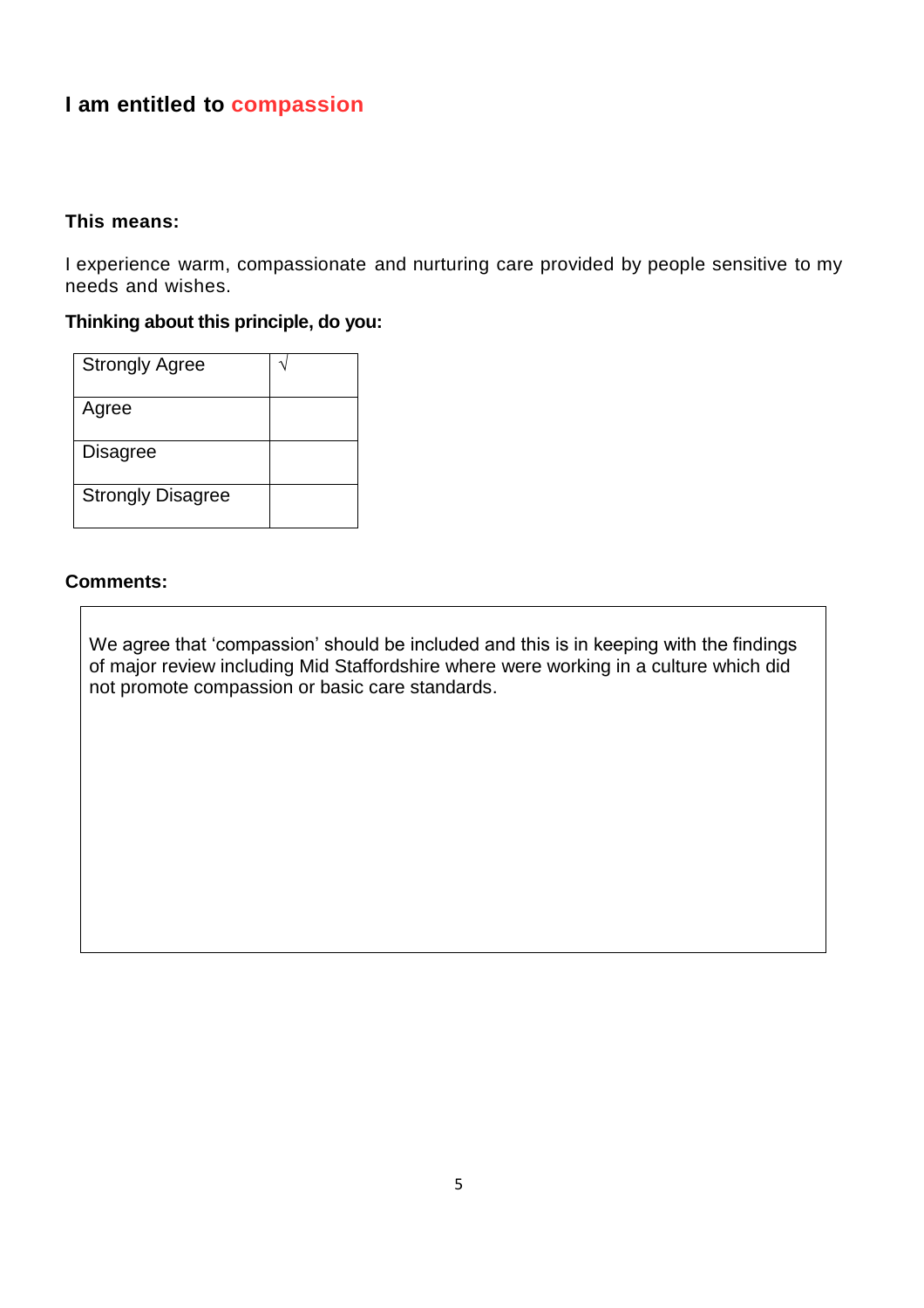## **I am entitled to be included**

#### **This means:**

I receive the right information, at the right time and in a way that I can understand.

I am supported in my right to make informed choices and decisions about my care and support.

I am involved in wider decisions about the way the service is provided. When I make suggestions and voice concerns I am listened to.

I can play a full role in the community around me.

#### **Thinking about this principle, do you:**

| <b>Strongly Agree</b>    |  |
|--------------------------|--|
| Agree                    |  |
| <b>Disagree</b>          |  |
| <b>Strongly Disagree</b> |  |

#### **Comments:**

In the spirit of the SDS legislation and in terms of the benefits of empowering people to make their own choices and be in control of their own lives, we strongly support this. As a social work organisation we need to be careful as to how this would apply to those people who are not willing users of service, but have services put upon them. For example: does a person who has been deprived of their liberty and is subject to a period of secure confinement entitled to be 'included' in terms of playing a full role in their community or being able to make choices? We would argue that this remains a key principle and we would make every effort to support that principle, even in a limited way. The point here really is to ensure that as we develop general and specific standards, we keep this in mind.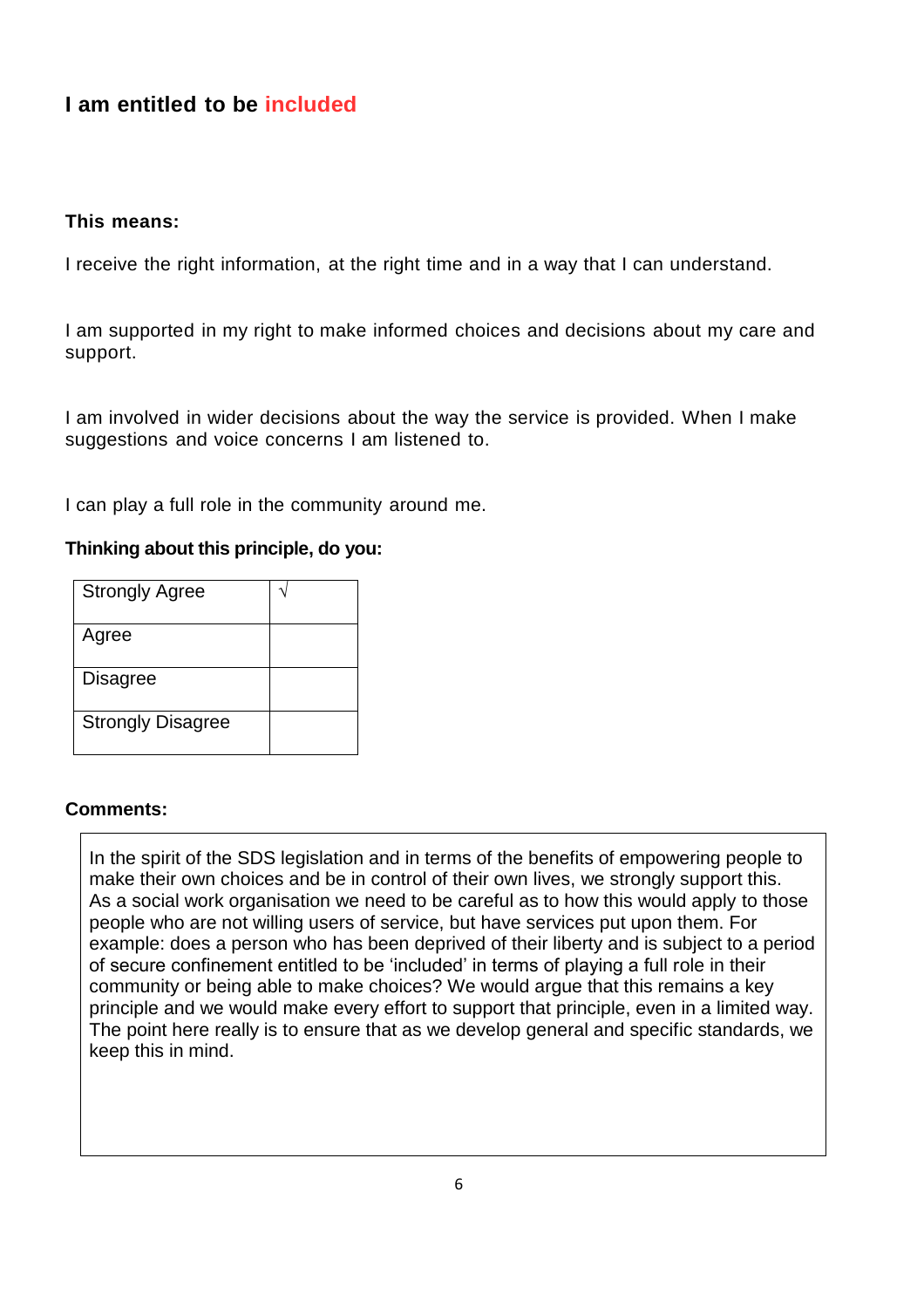## **I am entitled to be treated fairly**

### **This means:**

I am valued as an individual and I am treated fairly.

My human rights are respected and promoted.

I do not experience discrimination.

### **Thinking about this principle, do you:**

| <b>Strongly Agree</b>    |  |
|--------------------------|--|
| Agree                    |  |
| Disagree                 |  |
| <b>Strongly Disagree</b> |  |

#### **Comments:**

We would prefer that this was changes to "I have the right to be treated equally"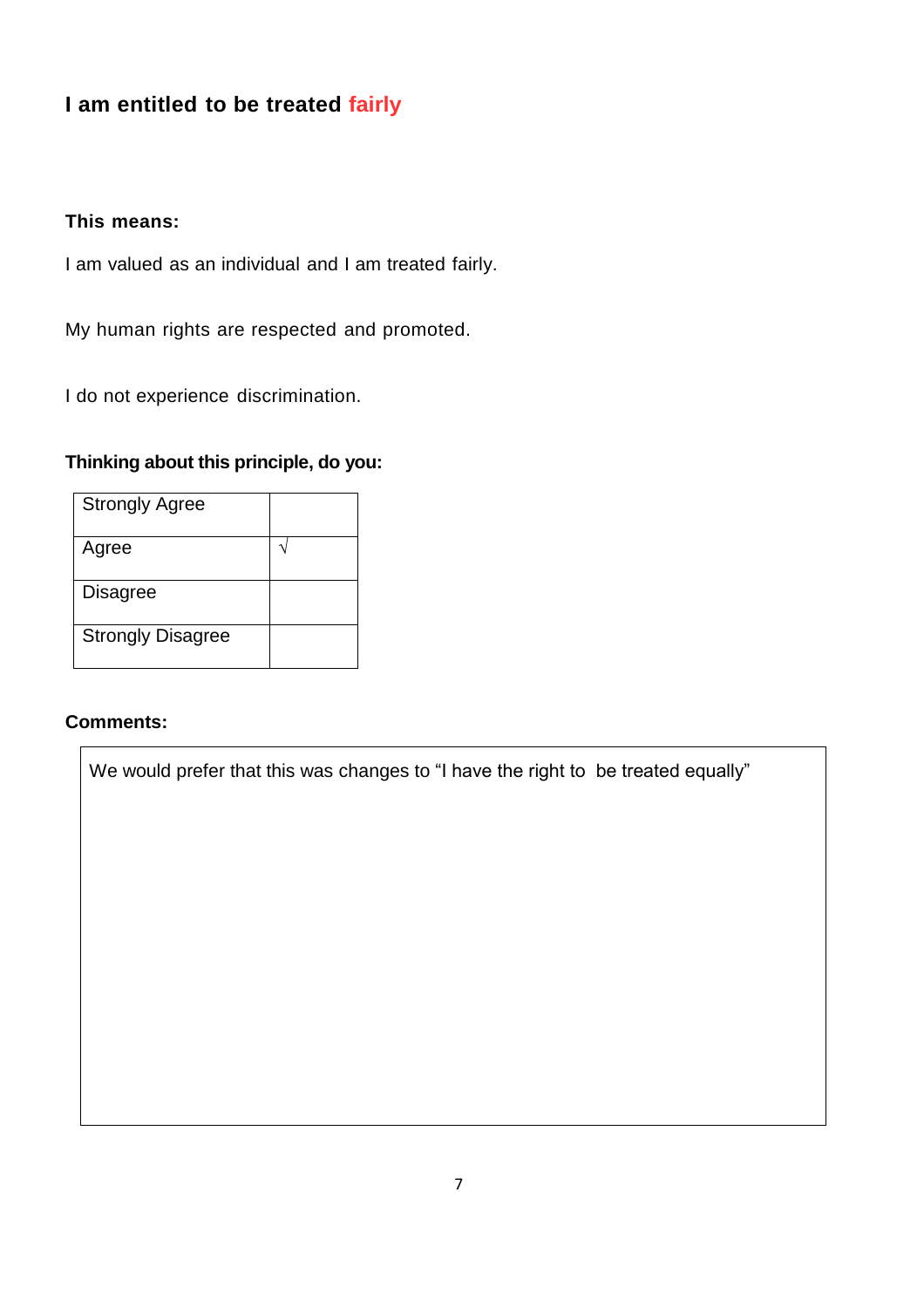## **I am entitled to a responsive service**

#### **This means:**

I receive the right care and support at the right time.

My care and support responds when my needs, views and decisions change.

I have personal goals, aspirations and the support to achieve them.

#### **Thinking about this principle, do you:**

| <b>Strongly Agree</b>    |  |
|--------------------------|--|
| Agree                    |  |
| Disagree                 |  |
| <b>Strongly Disagree</b> |  |

#### **Comments:**

It is right that this principle is included. It will however highlight issues around the growing demand for services, increased expectations of the public and reducing resources of providers. The practical application of this principle needs to take into account the eligibility criteria in place in local authorities; issues around provision of services in rural areas; the difficulty in attracting staff in certain areas (e.g. home care staff).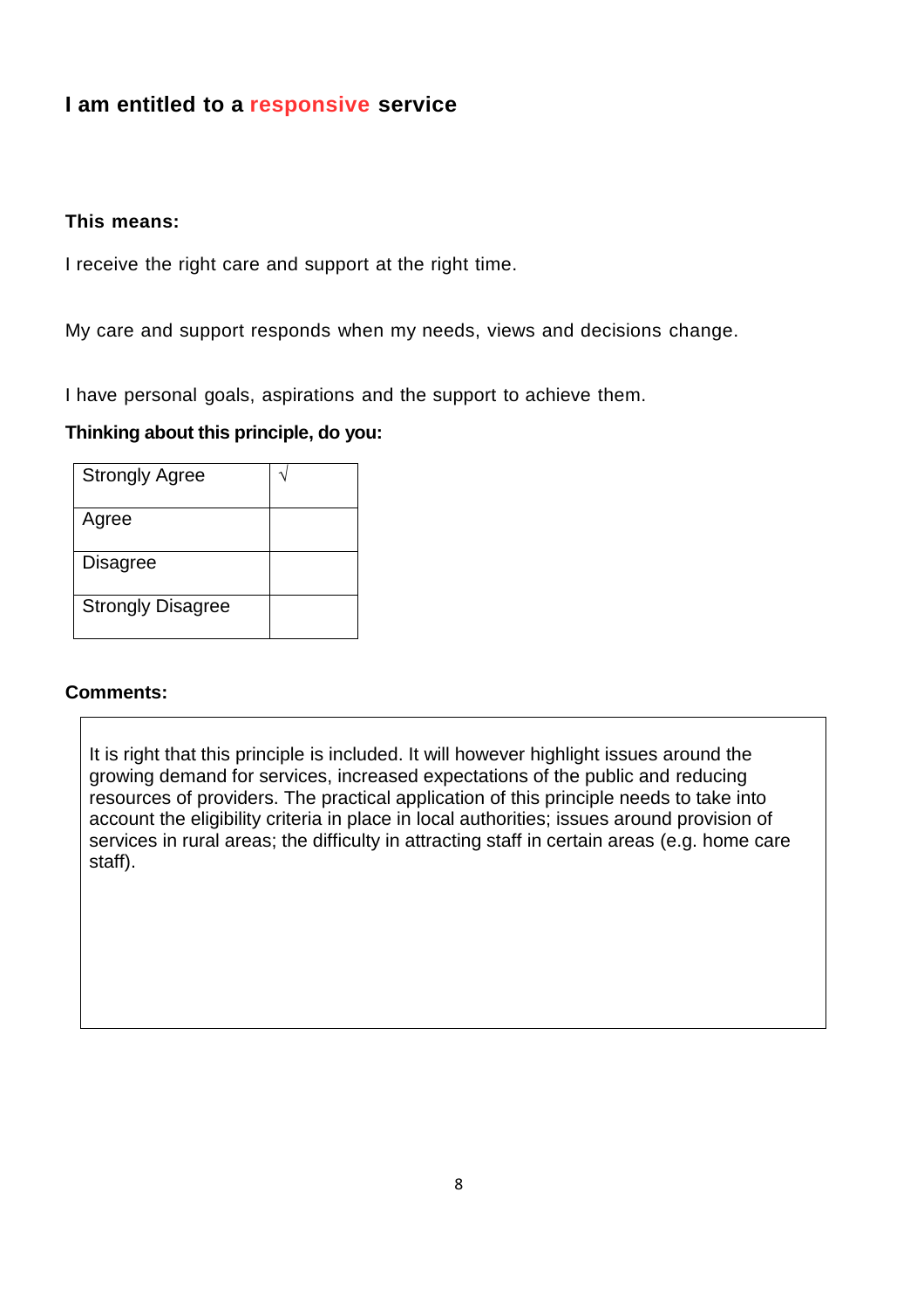## **I am entitled to be safe**

#### **This means:**

I am safe, free from harm and abuse.

My care and support is provided in an environment in which I feel safe.

I am supported and encouraged to achieve my aspirations and potential, even when this means I might be taking risks.

#### **Thinking about this principle, do you:**

| <b>Strongly Agree</b>    |  |
|--------------------------|--|
| Agree                    |  |
| <b>Disagree</b>          |  |
| <b>Strongly Disagree</b> |  |

#### **Comments:**

We have a concern here which raised a broader issue about the conflicting nature of human rights. Of course people have a right to be safe, but how does that work, when they are choosing behaviour that might be unsafe – how does risk and the right to take risks play into the practical application of this right?

Can an organisation keep someone entirely safe? If an adult in a care home would be safer in bed because they could fall, but they want to move about and have the capacity to make that decision, can the organisation keep the person safe but also respect their right to take risks.

A reference to manage' and assessed risk would be helpful.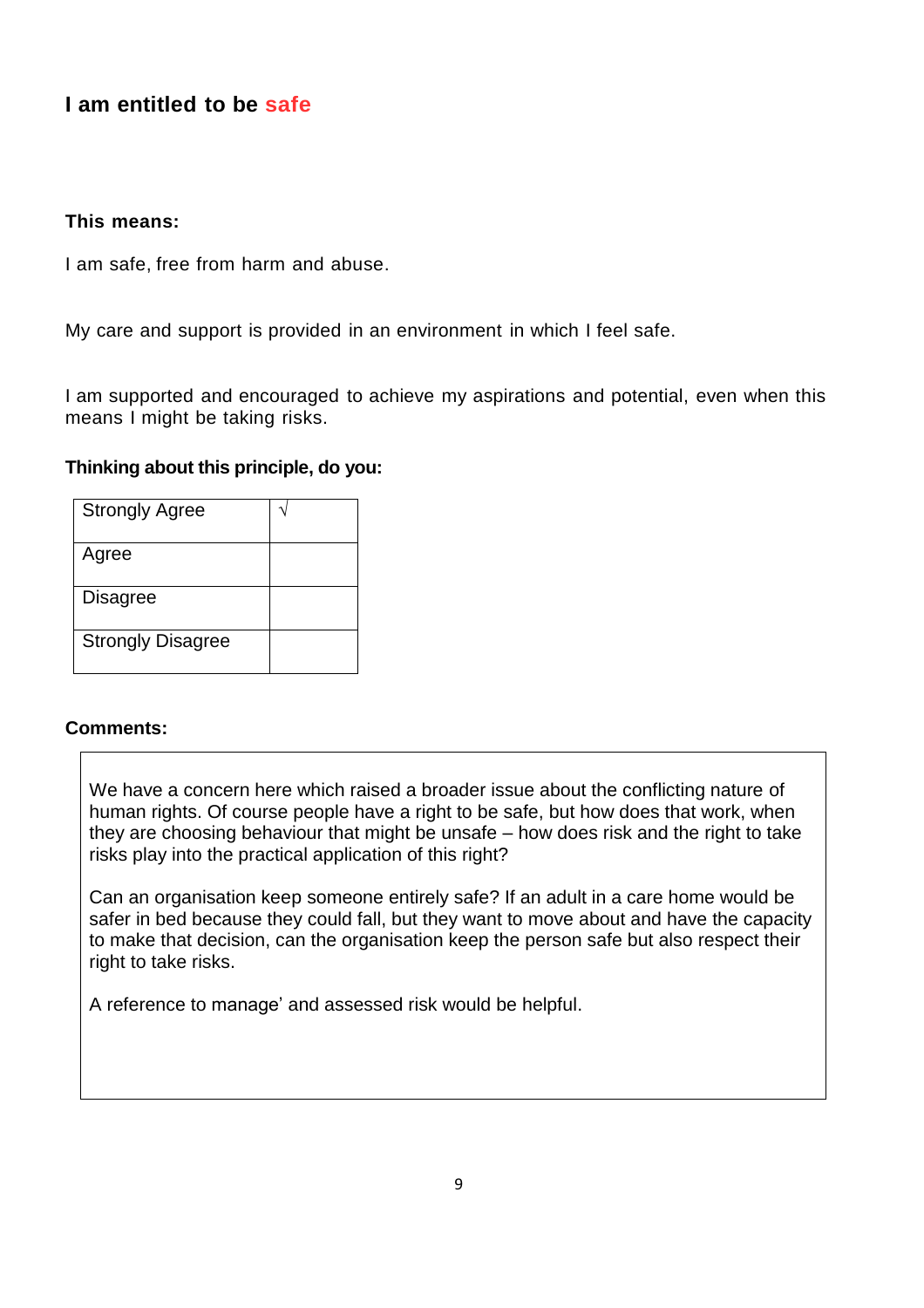# **I am entitled to personal wellbeing**

#### **This means:**

I have individual health and wellbeing preferences and outcomes.

I am supported to achieve these, and to realise my potential.

### **Thinking about this principle, do you:**

| <b>Strongly Agree</b>    |  |
|--------------------------|--|
| Agree                    |  |
| Disagree                 |  |
| <b>Strongly Disagree</b> |  |

#### **Comments:**

It would be helpful to have more of a description around this principle as it overlaps with the others, but we would support its inclusion.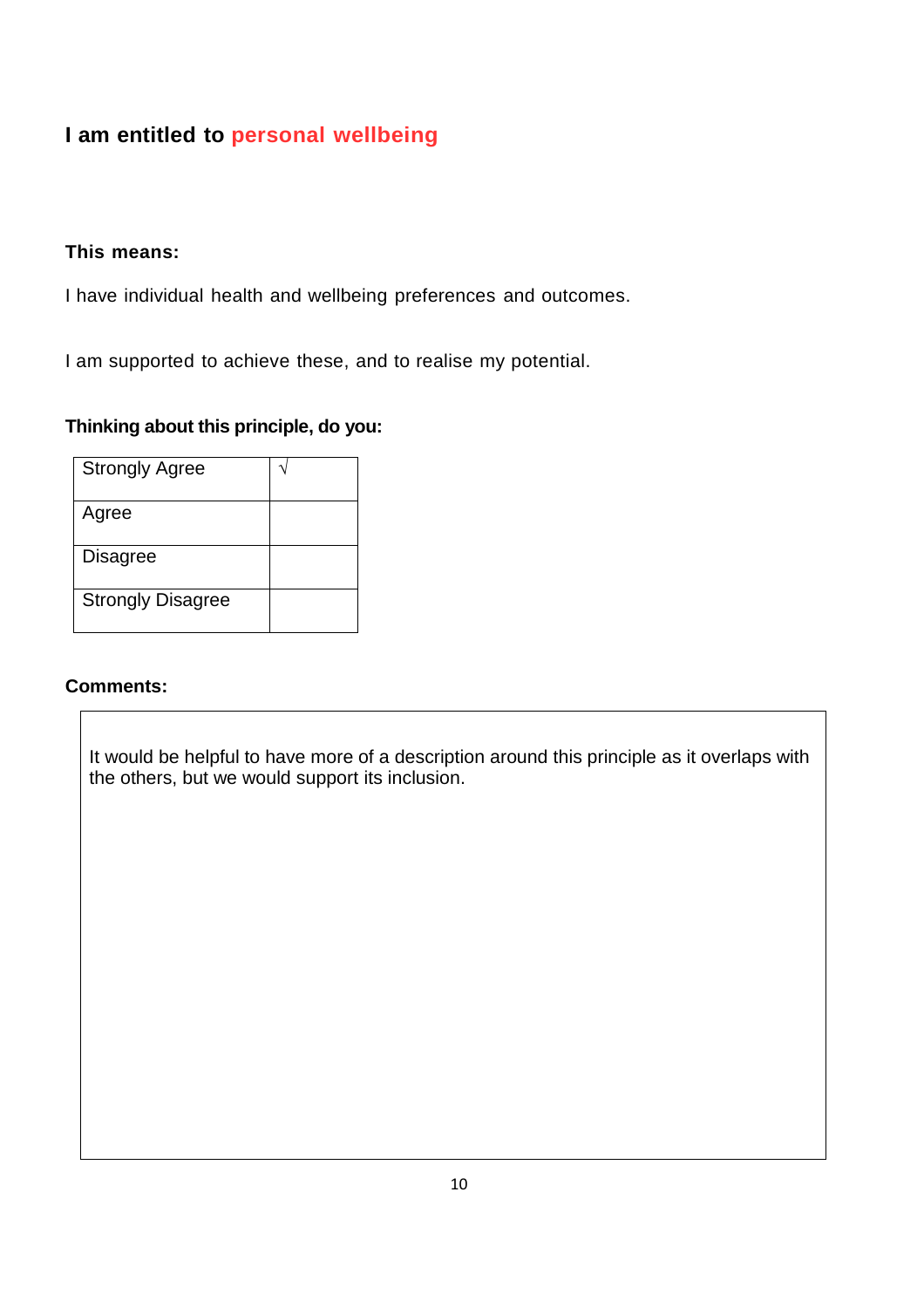# **Are there any other principles that you think should be included?**

| Yes |  |
|-----|--|
| No  |  |

If yes, please provide details.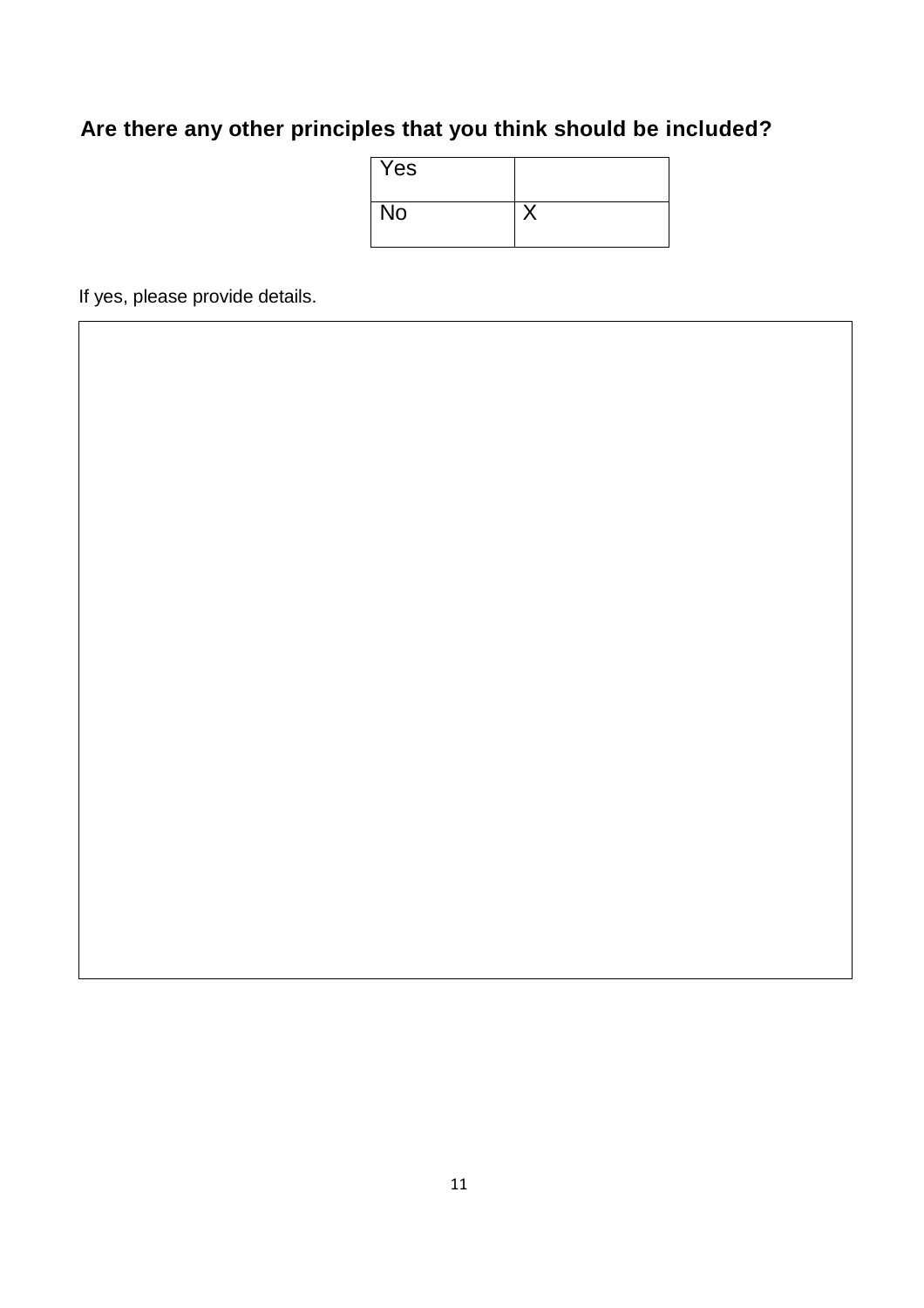### **We want your views on how on how we put the principles into practice.**

**For these principles to be met, what general standards are needed (for example, quality of care from staff, management and leadership, quality assurance)?**

Strong leadership and robust quality assurance processes need to be in place to ensure these principles are met.

The over-arching principles should not be implemented before the general and specific standards are developed. While we support the over-arching principles it is difficult not to and the practical application will require detailing work.

Social Work Scotland would wish to be involved in the development of specific standards for example around mental health, criminal justice and public protection.

#### **How would specialist standards support these principles?**

The over-arching principles should not be implemented before the general and specific standards are developed. While we support the over-arching principles it is difficult not to and the practical application will require detailing work.

Social Work Scotland would wish to be involved in the development of specialist principles. We have highlighted some areas where these are clearly necessary: mental health, criminal justice and public protection.

### **Any other comments, suggestions:**

These principles should not cut across the rights of people to take risks which might impact on the ability of these principles to be 'delivered'. Social work is about assessing and managing risk and enabling people to live their lives the way they want to. These principles need to complement these values.